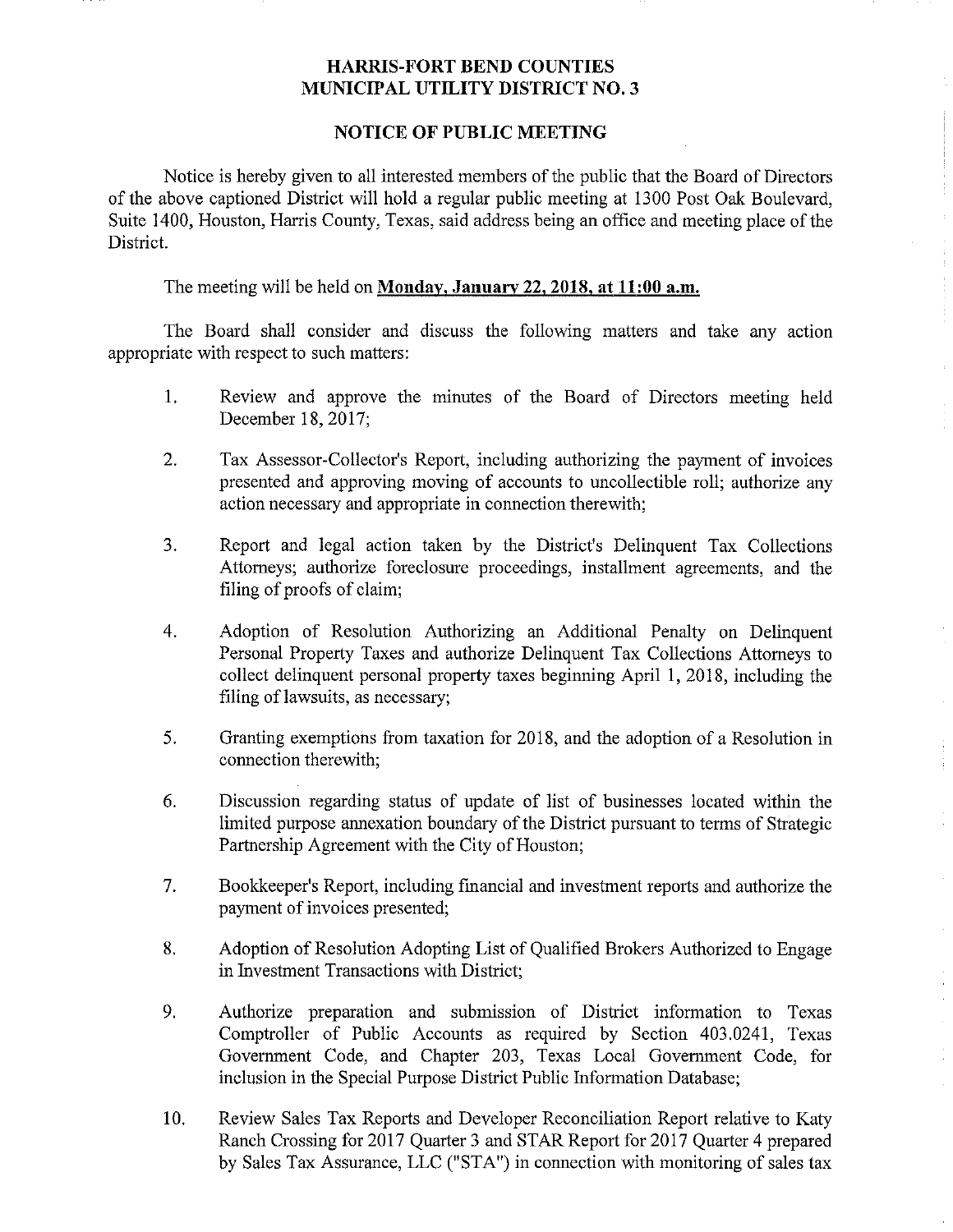collections within the District by the City of Houston ("City") pursuant to Strategic Partnership Agreement ("SPA") with the District; authorize any action necessary in connection therewith;

- 11. Operator's Report, including:
	- (a) Appeals of District charges;<br>(b) Referral of accounts for
	- Referral of accounts for collection and approval of write-off of uncollectible accounts; and
	- (c) Authorizing the repair and maintenance of District facilities, including authorizing acceptance of TEC Form 1295, as applicable;

 $\bar{z}$ 

ţ.

 $\mathbf{r}$ 

- 12. Authorize Operator to provide required information to districts receiving water from the District in connection with the annual Consumer Confidence Reports;
- 13. Status of maintenance of District's Drainage Outfall Channel and storm water detention facilities by Seaback Maintenance, Inc. ("Seaback"), including review of proposal for clearing of all drainage culverts in Drainage Outfall Channel; authorize any action required in connection therewith;
- 14. Discuss renewal of District insurance coverages and consider authorizing solicitation of proposals for same, and authorize acceptance of related TEC Form 1295;
- 15. Engineer's Report, including:
	- (a) Authorizing the design and/or advertisement for bids for the construction of facilities within the District, and authorize acceptance of TEC Form 1295, and approving of related storm water plans, including:
		- (i) Review and approval of any Storm Water Pollution Prevention Plans or Storm Water Quality Management Plans related to construction within or on behalf of the District, and the execution of any documentation in connection therewith;
	- (b) Authorizing the award of construction contracts or concurrence of award of contracts for the construction of facilities within or to serve the District, and authorize acceptance of TEC Form 1295, and approval of any related storm water permits, including;
		- (i) Review of proposals for the purchase and installation of a natural gas emergency generator to serve the Katy Gap Lift Station;
	- (c) Status of construction of facilities to serve land within the District, including the approval of any change orders, and authorize acceptance of TEC Form 1295, including;
		- (i) Water Distribution and Storm Drainage Improvements to serve I-10 Bella Terra Subdivision, Phase III by Harris Construction Company, Ltd.;
	- (d) Acceptance of site and/or easement conveyances for facilities constructed or to be constructed for the District, and acceptance of facilities for operation and maintenance purposes, and authorize acceptance of TEC Form 1295, as applicable, including:
		- (i) Discussion regarding proposed acquisition of Water Plant No. 2 Site and Sanitary Control Easement and Water Line Easement required in connection therewith;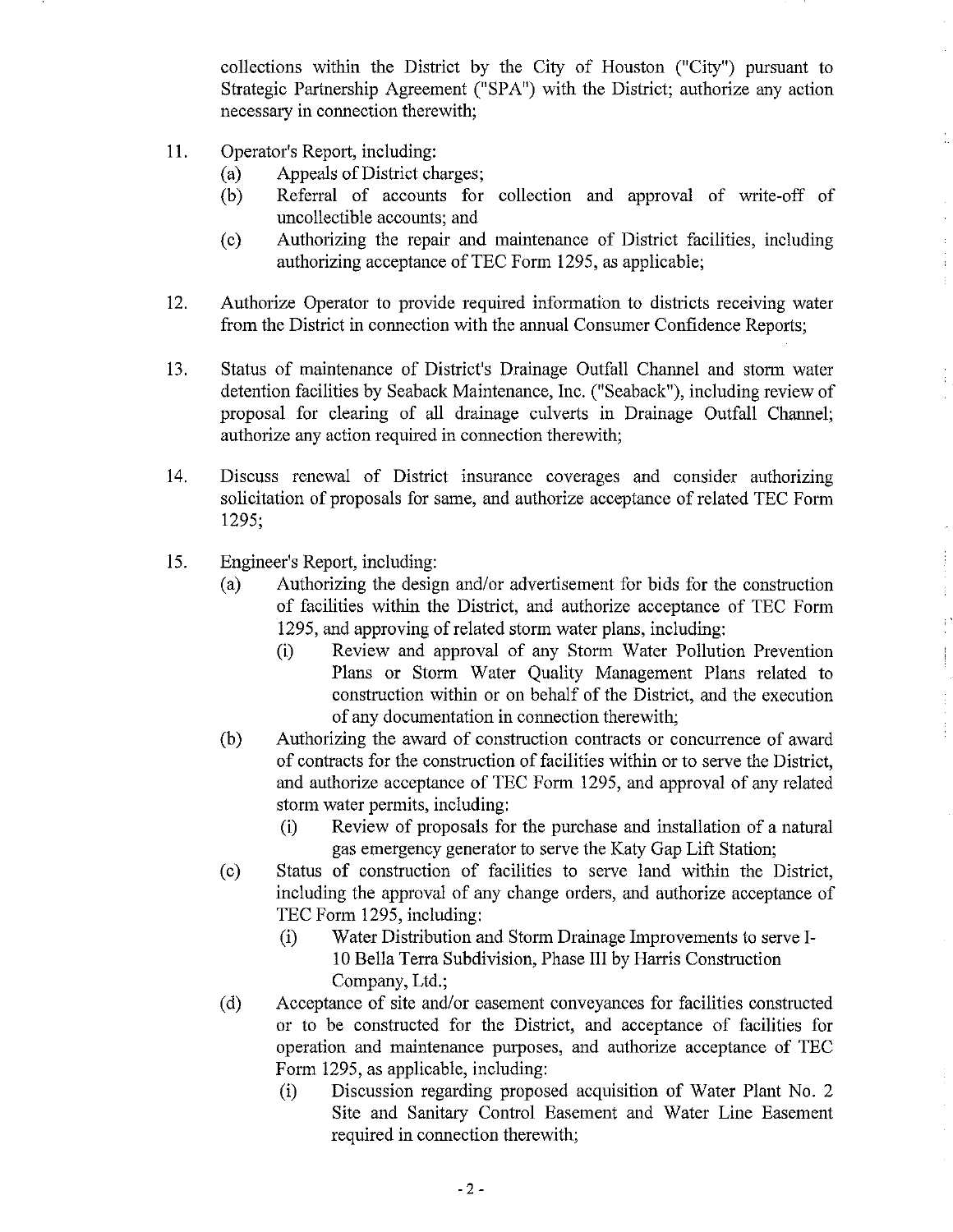(e) Approval of applications to Harris County for the renewal and/or transfer to District of Storm Water Quality Permits ("SWQP"), and status of monthly inspections and maintenance of storm water quality features by Storm Water Solutions, LLC;

- (f) Status of street and storm sewer acceptances by Harris County;
- (g) Review of updated estimate of costs for design and future construction of (i) proposed expansion of Wastewater Treatment Plant ("WWTP"), and (ii) proposed Water Plant No. 2, and status of communications with landowners regarding same; review updated schedules for proposed design and construction of said facilities, including discussion regarding evaluation of possible effluent re-use plan in connection with the proposed expansion of WWTP; authorize any action necessary and appropriate in connection therewith;
- Status of communications with representatives of the West Harris County  $(h)$ Regional Water Authority ("WHCRWA") regarding proposed construction of 60-inch surface water transmission line ("Second Source Segment 13") within the District; and
- Status of communications with the HCFCD regarding the District's  $(i)$ interest in taking over maintenance of certain features and parts of HCFCD Unit No. T506-02-00 (Moore Heights Detention Pond) pursuant to an Interlocal Agreement with HCFD; authorize any action necessary in connection therewith, including possible Mowing Reimbursement Agreement with HCFCD;
- 16. Developers' Reports, including:
	- (a) Status of development of Katy Ranch Crossing by Katy ABC Properties,<br>
	(b) Status of development of property in the District by J.K. Moore Re
	- Status of development of property in the District by J.K. Moore Real Estate Limited Partnership, Ltd. ("J.K. Moore");
	- (c) Status of development of approximately 13.5 acres by I-10/Katy, Ltd.; and (d) Status of development of 18.8798 acres by Dolce at Bella Terra, LLC;
	- Status of development of 18.8798 acres by Dolce at Bella Terra, LLC; authorize any actions necessary in connection with said matters;
- 17, Requests for utility commitments, and authorize acceptance of related TEC Form 1295, including:
	- (a) Y-Square Engineering, Inc. for water and wastewater treatment capacity to serve proposed development of a Hilton Hotel on approximately 2 acres located at Western Centre Drive and Ernestes Road;
- 18. Status of communications with the Grand Harbor Homeowners Association, Inc. ("HOA") regarding proposed improvement of park and recreational facilities and other common areas within the District, including:
	- (a) Discussion regarding HOA's solicitation of proposals for installation of structural shades on playground; and
	- (b) Status of communications with HOA's attorneys regarding options for the District's acquisition of Restricted Reserve "E" in Lakes of Grand Harbor, Section Three; authorize any action required in connection therewith;
- 19. Status of final review and approval of District's Master Park Plan prepared by Talley Landscape Architects Inc., authorize any other action necessary and appropriate in connection therewith, including review and approval of proposal for services in connection with design of Phase One of said plan;